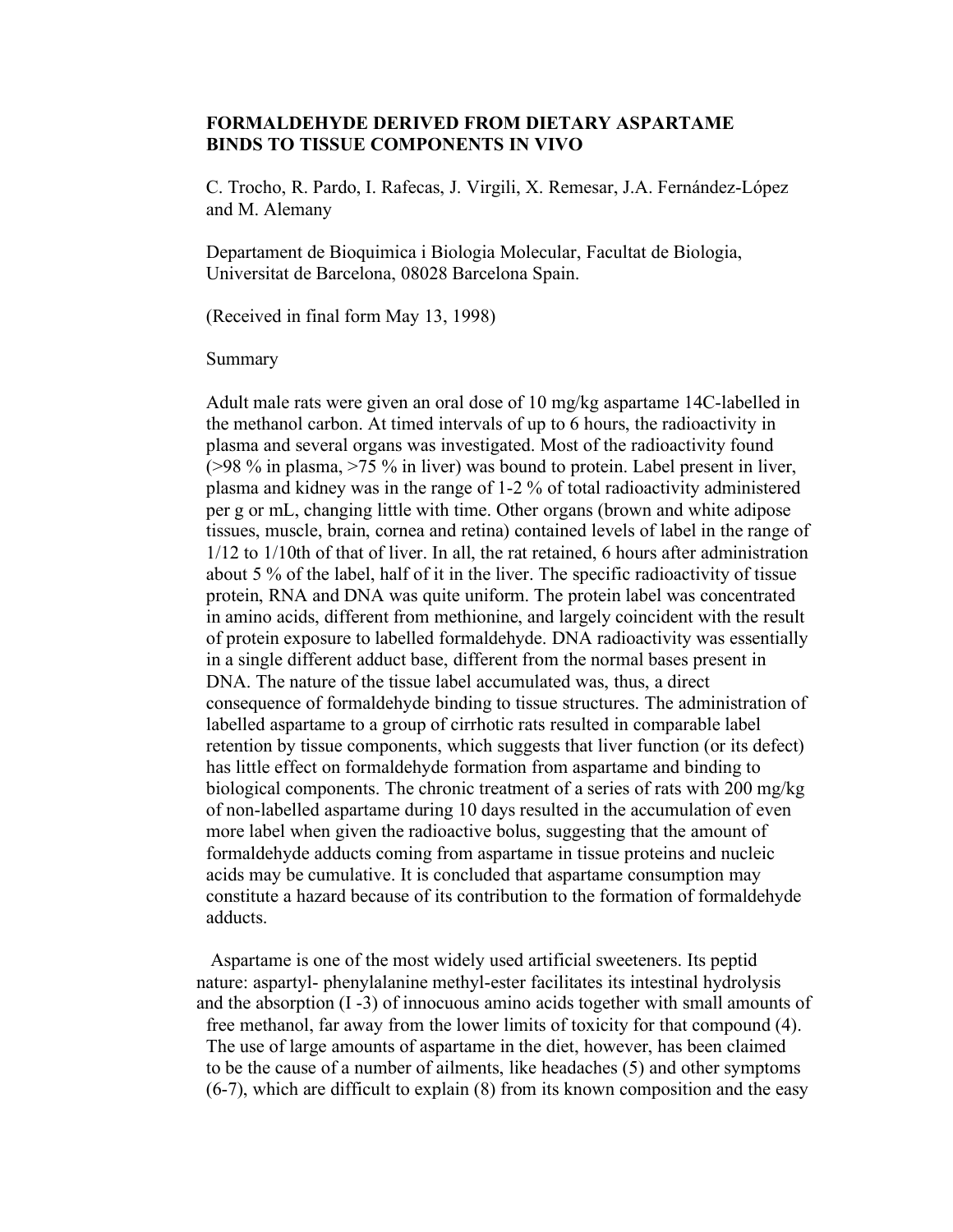blending of its building components in the overall host metabolism. A number of studies have linked aspartame with neurologic pathologies, but most of the results yielded negative or inconclusive correlations (9-16). The acute toxicity of aspartame is believed to be low (I7), which has promoted a wide distribution of the product as a potent hypocaloric and safe substitute of sugar (I 8-19).

Methanol is primarily oxidized in several tissues to formaldehyde and formic acid (20-2 1), the latter being considered the main metabolite responsible for the deleterious effects of acute methanol intoxication in man (22), but also in experimental animals (23), in spite of the marked resistance of the rat to formate (24-25). The enzymes involved in methanol metabolism are alcohol dehydrogenase (EC 1. 1. 1. 1) and aldehyde dehydrogenase (EC 1.2.1.3), as well as the microsomal oxidase pathway (26). Acute methanol intoxication may produce blindness and hepatic loss of function (27-28), since the retina, cornea and liver contain the highest alcohol dehydrogenase activity (29-30). These tissues are, thus, where one can expect, eventually, the largest accumulation of their byproducts: formaldehyde and formate, in the event of intoxication. It may be assumed that liver functional failure due to cirrhosis could result in the loss of its role as barrier to intestinal methanol, and thus, the effects of methanol intoxication on other tissues (i.e. the retina) would be more marked. The cirrhotic rat may be, then, used as a model of acute or chronic methanol toxicity.

Formaldehyde is a highly reactive small molecule which strongly binds to proteins (3 1) and nucleic acids (32) forming adducts which are difficult to eliminate through the normal metabolism pathways.

As a result, formaldehyde induces severe functional alterations (33), including the development of cancer (34). The small amounts of formaldehyde which can be potentially produced from dietary use of aspartame have been often overlooked in its potential toxicity precisely because of the limited amount eventually produced. However, the administration of labelled aspartame to experimental animals results in the incorporation of a significant proportion of the label to proteins (35). The accumulation of label has been postulated to be the consequence of label drift into amino acids (essentially in the methionine methyl group) through the one-carbon pool (35). This aspect has not been, however, proved nor further investigated.

We have intended here to determine the extent of conversion of aspartame methanol to formaldehyde and its eventual effect on the overall physiologic function of the rat. In addition we have probed whether the aspartame methanol carbon presence in tissue components is due to the eventual drift of label into methionine and nucleic acid components through the one-carbon pool, or is the consequence of a direct reaction with free formaldehyde forming stable adducts.

Aspartame converts to formaldehyde in vivo in the bodies of laboratory rats.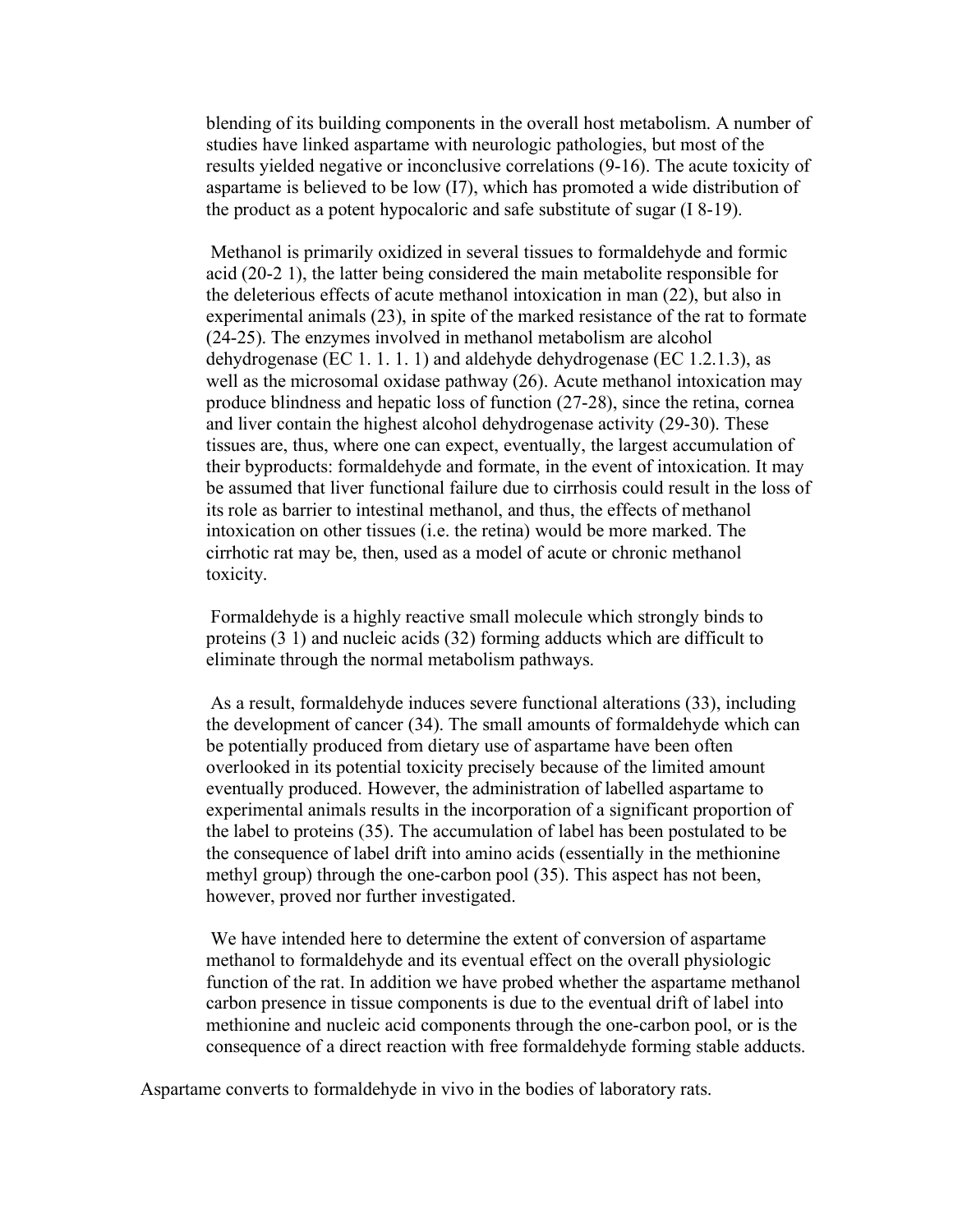The study by C. Trocho et al, sometimes referred to as the "Barcelona report", or the "Barcelona study", because it was conducted by the staff of the Biology Department of the University of Barcelona, clearly shows that aspartame which was labeled with carbon 14 isotope was transformed into formaldehyde in the bodies of the living specimens and that when they were examined later, the radioactive tagged formaldehyde was spread throughout the vital organs of their bodies. This conclusively proves that aspartame does indeed convert to formaldehyde in the bodies of aspartame consumers, and that many of the symptoms reported by victims of aspartame toxicity are indeed those associated with the poisonous and cumulative effects of formaldehyde.

# As clearly stated by the title of the report **"FORMALDEHYDE DERIVED FROM DIETARY ASPARTAME BINDS TO TISSUE COMPONENTS IN VIVO"**

## **Materials and Methods**

Aspartame. Aspartame labelled ("C) in the methanol carbon was custom-prepared by Amersham (Amersham, uk). The product had a specific activity of 433 MBq/mmol, and a chromatographic purity >98%. The standard dose given orally to the rats was 4.5 Mbq per kg of rat weight, always supplementing unlabelled aspartame (Sigma, St Louis, MO USA) to give a specific activity of 55 Mbq/mmol.

Acute and chronic administration of aspartame to normal rats. Sixteen week-old healthy adult male Wistar rats, weighing initially 380-460 g, were used. The rats were housed in collective cages in a controlled environment  $(21-22^{\circ}\text{C}; 70-75\%$  relative humidity; lights on from 08:00 to 20:00), and were fed a standard chow pellet (B&K, Sant Vicent dels Horts, Spain) and tap water ad libitum.

Two groups of rats were selected. The first group NC (Normal-Chronic, N=5) received a daily oral gavage of 0.68 mmol per kg of rat weight (200 mg per kg) of a water suspension (2.5 mL/kg) of non-radioactive aspartame (Sigma). This treatment was continued for I 0 days. On day I 1, the rats were administered a gavage of 4.5 Mbq per kg of rat weight of labelled aspartame in 68 µmol of cold aspartame per kg, in the same volume of the standard gavage. The second group NA (Normal-Acute, N=l2) was given a single dose of 4.5 Mbq per kg of rat weight of labelled aspartame in 68 µmol of cold aspartame per kg of rat weight. Prior to the administration of the last (or only) dose, blood was extracted from the tail vein and used for the measurement of biochemical parameters using a Spotchem dry strip (panel I and 2) analysis system (Menarini, Milano, Italy).

The rats chronically treated (NC group) were killed by decapitation 6 hours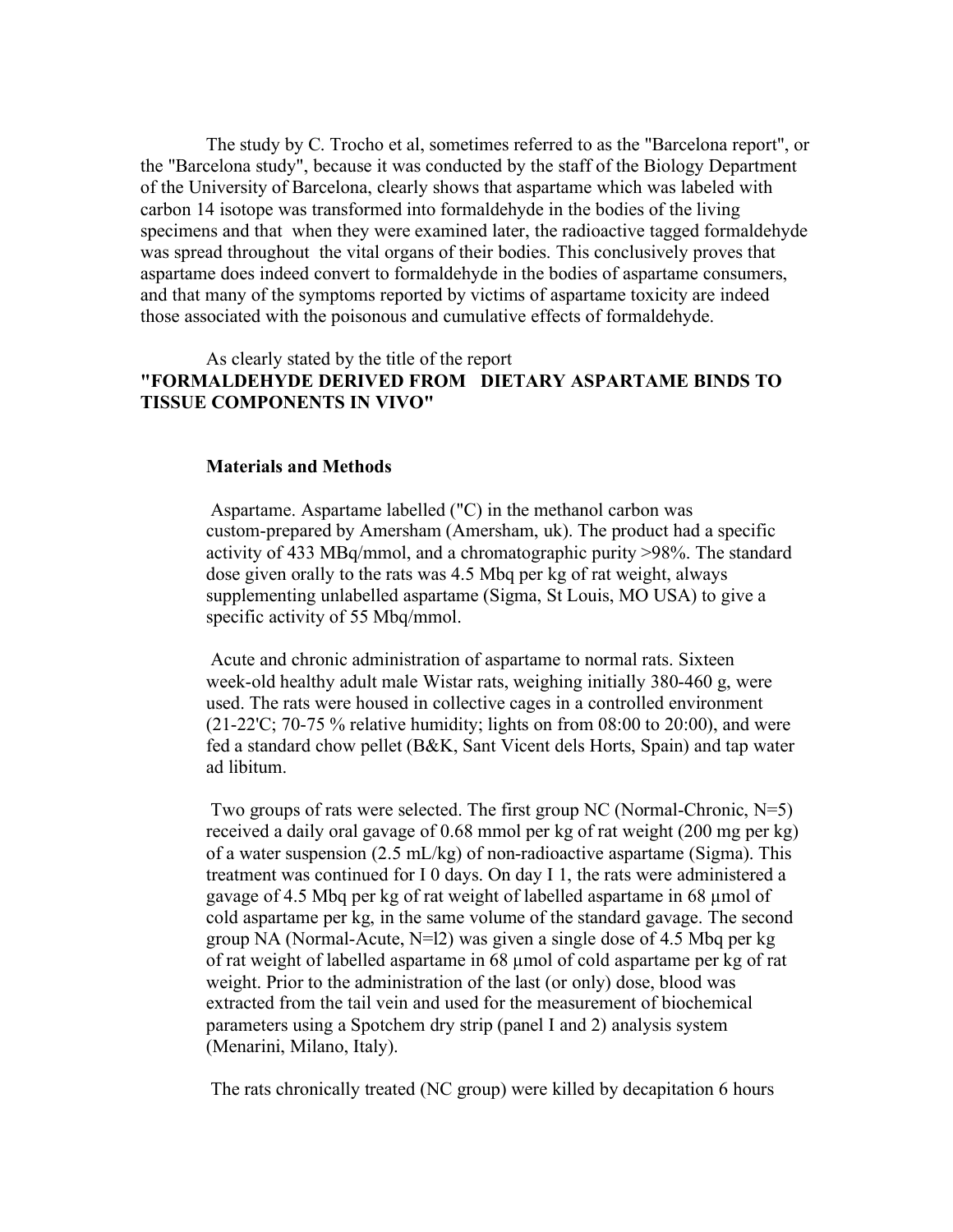after the administration of the labelled aspartame gavage. The rats in the NA group were killed by decapitation at 15 or 30 min and at 1, 2, 6 or 24 hours after the administration of the final labelled aspartame load. All animals were dissected, and samples of blood plasma (heparinized), liver, kidneys, brain, cornea, retina, hind leg striated muscle, epididymal fat pads and interscapular brown adipose tissue were cut, weighed (blotted when necessary), and frozen in liquid nitrogen. The samples were preserved at - 20'C until processed.

Tissue samples were homogenized in water: methanol (4: 1) in order to limit the losses of free methanol, using an all-glass Tenbroek homogenizer. Aliquots of the homogenates were immediately counted for radioactivity using a water-miscible scintillation cocktail (Ecolite, from ICN, Costa Mesa, CA USA. Plasma samples were counted directly after mixing with the scintillation cocktail.

In all cases, two countings, 24-hours apart were performed. In all cases we obtained the same countings; there were no samples showing a significant loss of radioactivity (purportedly due to the eventual evaporation of methanol to the head space of the vial). Thus it was assumed that no significant amounts of labelled methanol were present in the final homogenates. Aliquots of the homogenates were precipitated with trifluoroacetic acid to remove the protein from supernatants, and the two fractions were then counted separately.

Acute and chronic administration of aspartame to liver-damaged rats Six week-old healthy adult male Wistar rats weighing initially 100-120 g were used. The rats were housed and fed under the same conditions described above for the controls. The rats were made cirrhotic by means of three i.p. injections per week of carbon tetrachloride diluted 1:1 with corn oil (36). The rats received 0.4 mL injections during the first 2 weeks, then 0.6 mL until week 6 and finally 0.8 mL until week 10, when the period of treatment was considered finished, when the rats weighed 340-380 g.

Two groups of liver-damaged rats were selected. The first group CC (Cirrhotic-Chronic, N=5) received a daily oral gavage of non-radioactive aspartame for 10 days, and on day I I they received 4.5 Mbq/kg of labelled aspartame as in the NC group. The second group  $CA$  (Cirrhotic-Acute,  $N=1$ ) 1) was given a single dose of 4.5 Mbq/kg of labelled aspartame in 68 µmol of cold aspartame per kg as in the NA group. Tail vein blood was sampled from these animals, and its plasma stored frozen; this was later used to measure biochemical parameters as in group NA.

The CC chronically treated rats were killed by decapitation -as in the control series- 6 hours after the administration of the labelled oral bolus of aspartame, and those in the CA group were killed at 15 or 30 min and at 1, 2, 6 or 24 hours after receiving the labelled aspartame load. Samples of blood plasma and tissues were weighed, frozen and stored at -20'C until processed. Some samples of liver were preserved in 4 % formaldehyde and later used for the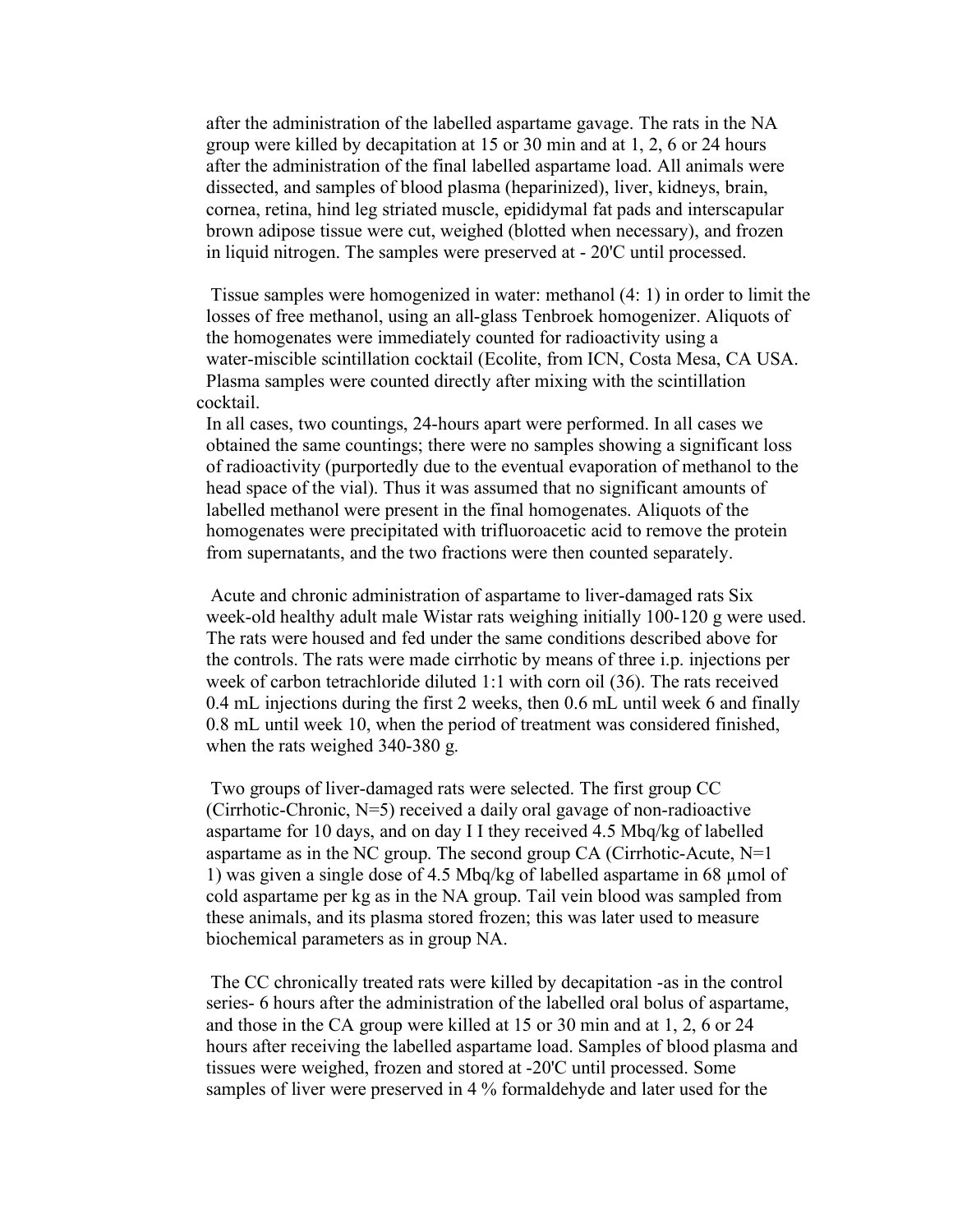preparation of stained tissue sections in order to determine the degree of hepatic alteration (37). Blood and tissue samples were processed as described for normal rats.

Statistical comparison between means was determined with standard two-way anova programs, as well as with the Student's t test.

Nucleic acids analysis. Two additional adult rats were treated as in group NC, but they received the gavage for only three days. The last gavage contained 37 Mbq of radioactive aspartame. After killing, blood plasma and liver samples were obtained and frozen. Liver tissue was used for the extraction and purification of total RNA and DNA using the Tripure (Boehringer Mannheim, Germany) isolation reagents system. These preparations yielded pure fractions of DNA, RNA and protein. Nucleic acids content was determined by uv light absorption at 260/280 nm (38), and protein with the Bradford method (39). The radioactivity of these fractions was measured and used for the estimation of their specific radioactivity. The pooled DNA samples of the two rats used were hydrolysed with 88 % formic acid at 170'C in a sealed glass ampoule (40), and the corresponding constituting bases separated through thin layer chromatography on 0. I mm thick cellulose plates (5716 Merck, Darmstadt, Germany), run against standards of 14C-labelled adenosine, guanine and thymine (all from ICN, Costa Mesa, CA USA) containing their cold counterparts (from Sigma, St Louis, MO USA). The mobile phases used were isopropanol: 25% ammonium hydroxide (4:1 by volume) and butanol: acetic acid: water (4: 1:1 by volume) (4 1). Spot radioactivity was measured by exposure of the chromatograms with the Bio-Rad Molecular Imaging Screen-BI (Bio-Rad, Hercules, CA USA) for several days. The plates were later read with a Bio-Rad Molecular Imager System GS-525 two-dimensional array radioactivity counter; this instrument provided a printed "photographic plate" of the bidimensional distribution of radioactivity in the chromatogram. Labelled standards of DNA bases were used to determine whether the hydrolysed sample presented any radioactivity in their spots. Cytosine was not included as standard since no carbon from IC pool participates in its structure through the whole process of pyrimidine synthesis.

The DNA digest from the liver of rats exposed to labelled aspartame was also analysed through HPLC, using a Kontron (Milano, Italy) UPLC fitted on line with a diode array detector 440 (Kontron) and an eluate scintillation detector LB 507 A (Beckman, Fullerton CA USA). The instrument was run with the Data System 450-MT2/DAD (Kontron) software. We used a sex cationic interchange column (Kontron) (250x4 mm, 10  $\mu$ m), maintained at 25 $\degree$ C, and total flow was 0.8 mL/min. An isocratic gradient of 100 % 10 mM ammonium phosphate buffer pH 5.56 was used. The scintillation detector used a cocktail ultima-flo M (Packard, Meriden IL USA) with a mixture ratio of 3:1. A series of standards of adenine, thymine and guanine were run under the same conditions. In all cases the radioactivity in the fractions was recorded.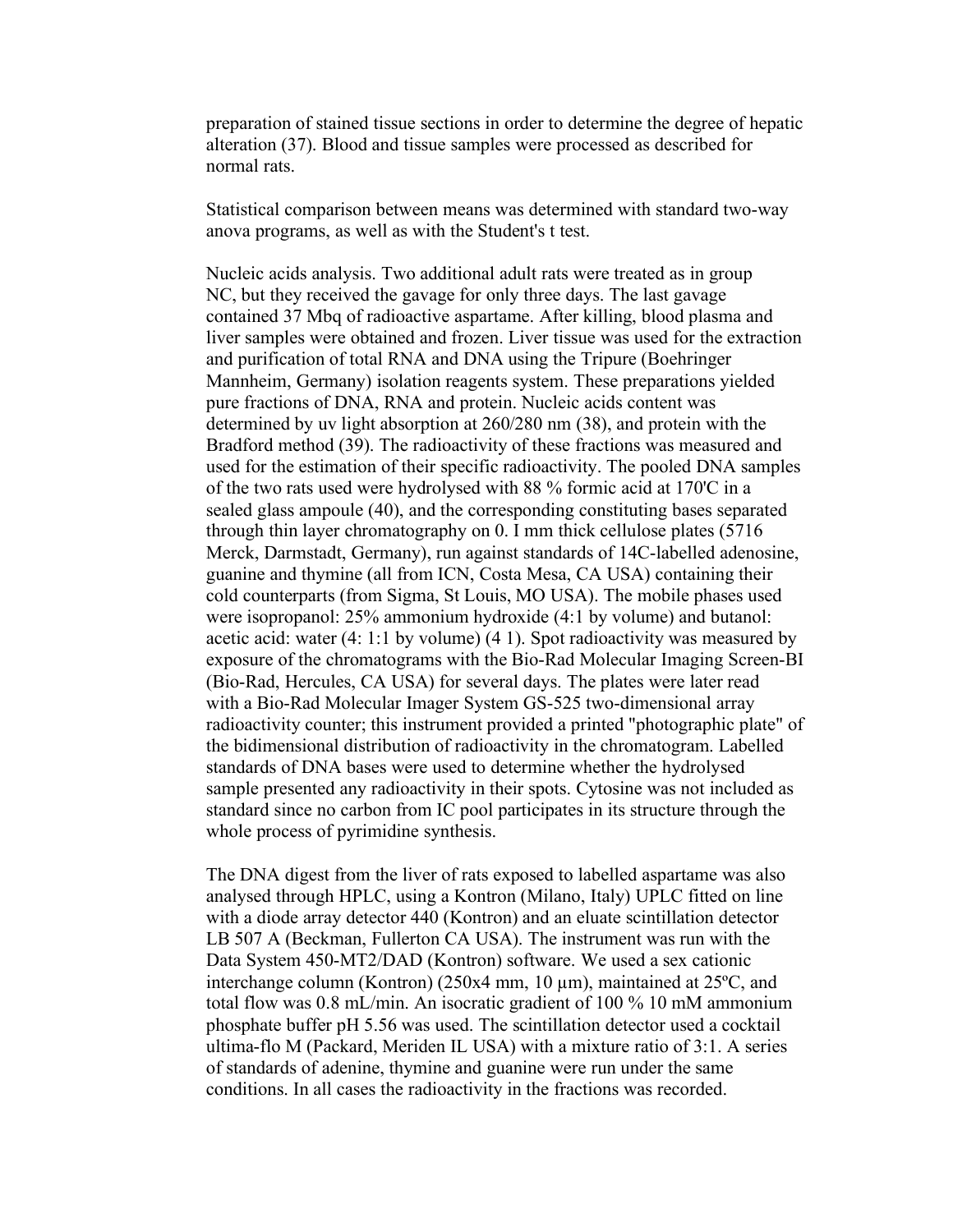Protein analysis. The rats used for nucleic acid analysis provided enough plasma samples for protein analysis; plasma proteins were selected because they could not be contaminated with nucleic acids. The plasma proteins (0.100 mL aliquots) were precipitated with 10% trifluoroacetic acid. Aliquots of the precipitated proteins were then hydrolyzed for 48 h at 110°C in 6N HCl in Teflon-sealed tubes with occasional shaking (42). The digests were filtered to remove the black Maillard adducts (which retained part of the radioactivity). The amino acids in the digests were derivatized with dinitrofluorobenzene, and the DNP-amino acids were separated by bidimensional thin layer chromatography (43) on 0. 1 5 mm thick silicagel plates (Polygram Sil

## G/UV254,

Mocherey-Nagel, Düren, Germany). The presence of label in amino acid spots was measured as in the case of nucleic acids using the Bio-Rad Molecular Imager. In separate runs, 14C\_Iabelled methionine (NEN, Boston, MA< USA) diluted with cold methionine (Sigma) was added to rat plasma, digested, derivatized and processed as indicated above. Thus, the DNP-methionine spot was identified; in any case, the position of standard amino acids in the bidimensional chromatogram was known (43). The derivatization method used prevented the contamination of the plates by radioactive materials different from amino acids, since only the DNP-derivatized compounds were recovered.

An aliquot of 0.2 mL of blood serum albumin (Sigma) dissolved in water  $(100g/L)$  was incubated for 2 h at 37°C with 0.02 mL of a labelled substrate preparation, containing I nmol and 5 kBq of 14C-labelled: a) aspartame, b) formaldehyde (Amersharn), c) formic acid (Sigma), or d) methanol  $(Amersham)@$  The samples were then precipitated, washed with 10% trifluoroacetic acid and the precipitates counted for radioactivity. The protein exposed to formaldehyde retained a large proportion of the initial radioactivity added. In the cases of aspartame, formic acid and methanol, only background values were obtained in the washed protein precipitates, showing that none of these procedures resulted in stable label attachment to proteins. The samples of albumin exposed to formaldehyde label were processed in parallel to the sample of plasma (i.e. hydrolysis, derivatization and thin layer chromatography).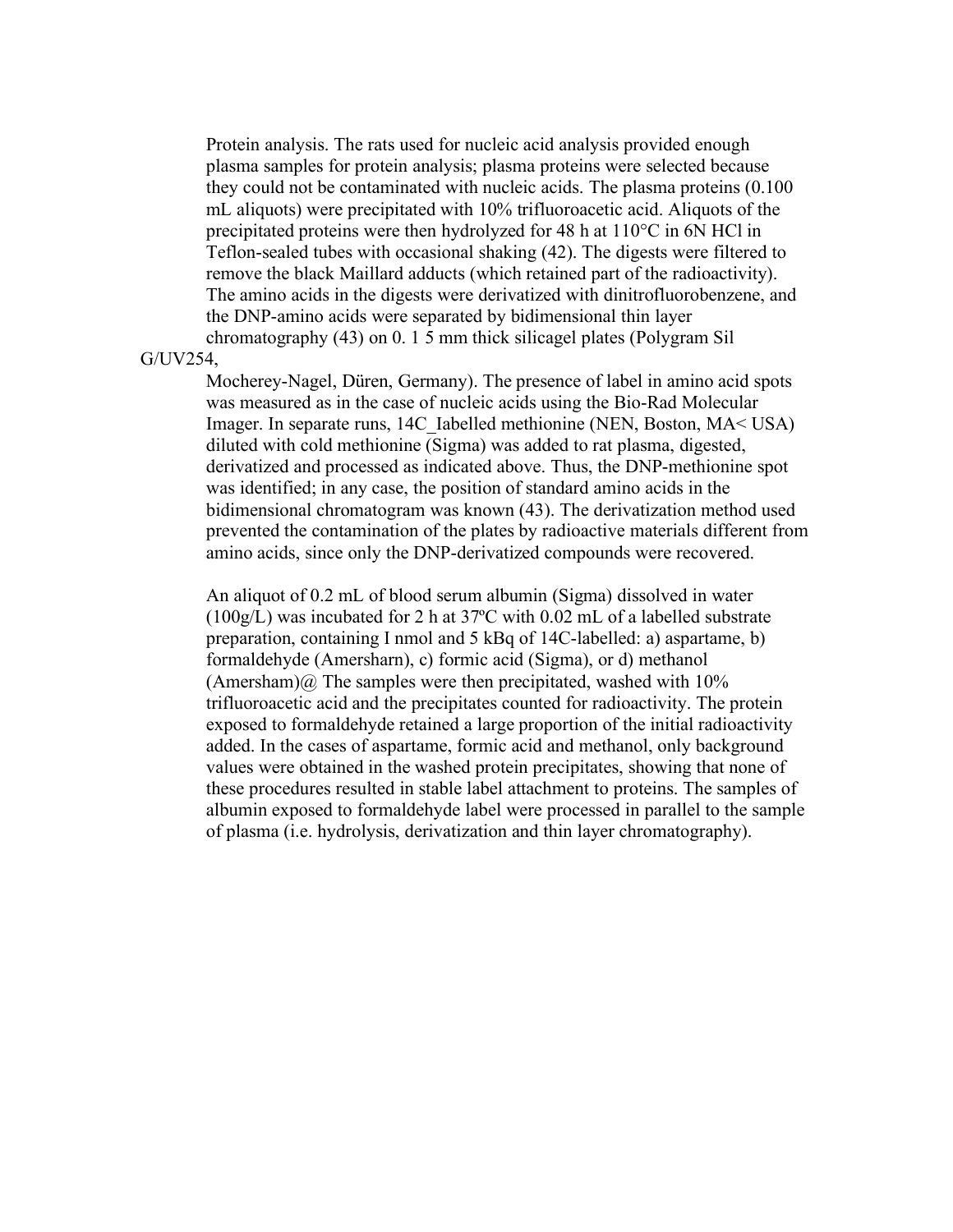#### TABLE I

Plasma parameters in rats acutely or chronically treated with oral aspartame.

| Rat series:<br>Time / group: |        | Normal<br>0 h                | Normal<br>6 <sub>b</sub> (NA) | Normal<br>6 b(NC)            | Cimbotic<br>$6h$ (CA)        | Citrhotic<br>$6h$ (CC)       |
|------------------------------|--------|------------------------------|-------------------------------|------------------------------|------------------------------|------------------------------|
| <u>Parameter</u>             | units  | control                      | single dose                   | treated                      | single dose                  | treated                      |
| Glucose                      | mМ     | $7.6 \pm 0.14$               | $7.7 \pm 0.1$ <sup>*</sup>    | $7.9 + 0.5^{\circ}$          | $6.5 = 0.2^{\circ}$          | $7.5 \pm 0.14$               |
| Urca                         | mM     | $6.7 + 0.4$ <sup>A</sup>     | $6.1 \pm 0.2$ <sup>*</sup>    | $5.4 \pm 0.5^{AB}$           | $3.6 - 0.3$ <sup>B</sup>     | $2.9 \pm 0.3$ <sup>B</sup>   |
| Triacylglyccrols             | mM     | $4.1 \pm 0.4^{\circ}$        | $3.2 - 0.5$ <sup>NB</sup>     | $3.9 + 0.4$                  | $0.2 - 0.05$                 | $1.3 \pm 0.2^B$              |
| Total cholesterol            | mM     | $1.47 \pm 0.13$ <sup>A</sup> | $1.72 \pm 0.17^{\circ}$       | $1.64 \pm 0.24$ <sup>A</sup> | $1.87 \pm 0.27$ <sup>A</sup> | $1.87 + 0.12$                |
| <b>Bilirubin</b>             | μM     | $3.8 \pm 1.1^{\circ}$        | $4.6 - 1.5A$                  | $6.0 + 1.5A$                 | $3.9 - 2.14$                 | $9.9 + 2.74$                 |
| Total protein                | gЛ.    | 7517*                        | $68 = 7^{\circ}$              | $71 + 18^4$                  | $35 = 184$                   | $64 + 4$                     |
| Albumin                      | øΙ     | $43 \pm 1$ <sup>4</sup>      | 39±2 <sup>^8</sup>            | $42 \pm 1^{\circ}$           | $33 - 18$                    | $37+2^{AB}$                  |
| Calcium                      | mEq/l. | $7.4 \pm 0.2^{\text{A}}$     | $7.3 \pm 0.1$ <sup>*</sup>    | $7.9 \pm 0.14$               | $7.3 \pm 0.1^{\circ}$        | $6.2 + 1.0$                  |
| Ala aminotranferase          | ukat/L | $0.35\pm0.06$ <sup>A</sup>   | $0.25 \pm 0.01^{\circ}$       | $0.19\pm0.01^{\circ}$        | $0.46 \pm 0.23$ <sup>*</sup> | $0.42 \pm 0.11$ <sup>A</sup> |
| Asp aminotransferase µkat/L  |        | $3.3 \pm 0.4^{\circ}$        | $2.7 \pm 0.3$ <sup>*</sup>    | $2.5 \pm 0.2$ <sup>A</sup>   | $5.2 + 2.4$                  | $3.1 \pm 0.4$ <sup>A</sup>   |
| Lactic dehydrogenase µkat/L  |        | $44 + 8^4$                   | $40 + 114$                    | $35 + 54$                    | $31\pm2^{4}$                 | $46 + 4^4$                   |

The data correspond to the mean  $\pm$  sem of 4 animals per group. Statistical significance of the differences between groups: all groups with different raised letters are different (p<0.05, Student's t test).

## **Results**

Table 1 shows the blood chemistry of the rats used. Aspartame administration, either chronic or acute (NC, NA groups), did not result in significant changes in plasma composition of the rats. In the cirrhotic rats, groups CC and CA, the plasma chemistry was deeply altered. The liver cytology (data not presented) together with altered transaminase levels and plasma chemistry showed that the CC and CA rats were affected by liver cirrhosis. The rats with cirrhosis showed lower urea, albumin and, especially, triacylglycerol levels than the controls. Aspartame administration resulted in no changes in plasma chemistry in normal rats.

Figure 1 shows the radioactivity found in several tissues of rats receiving a single oral dose of labelled aspartame. Liver, blood plasma and kidneys showed the higher radioactivity levels, in the range of 0. 1-0.4 % in each gram of fresh tissue of the dose administered. Since the dose given to each rat was 10 mg, of which a 10.5 % corresponded to methanol (i.e. I mg),  $1/1000$ th of the dose given was just I  $\mu$ g, which means that 0. I% of the dose per gram of tissue was equivalent to 1 µgof methanol/ formic acid/ formaldehyde  $(= 31 \text{ m}$ nol  $= I \text{ ppm})$ . Liver, thus, contained between 1 and 3.7 ppm of label, while plasma and kidneys maintained very stable levels of about 2 ppm, following administration of a single dose. Chronic administration of aspartame (NC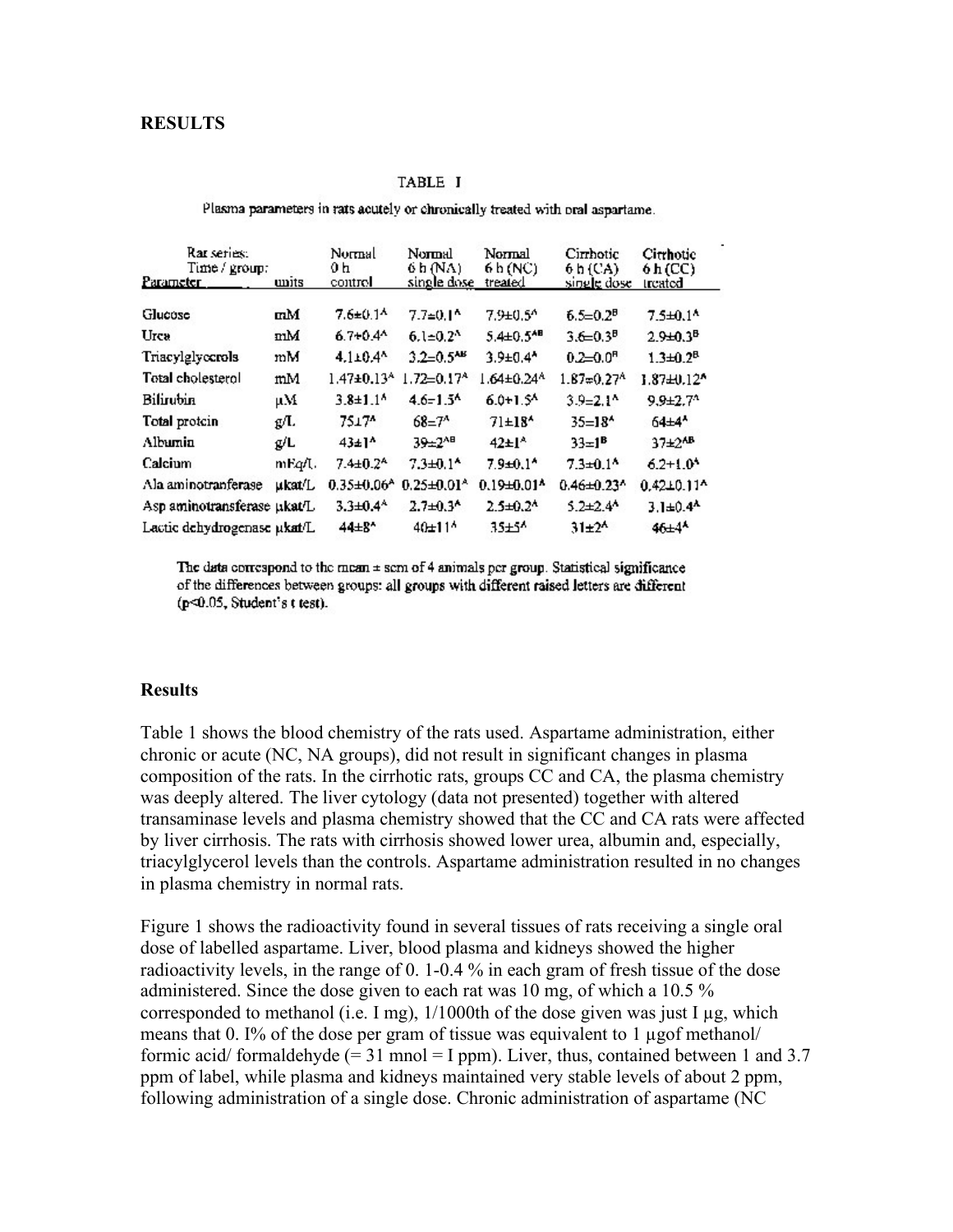group) resulted in a higher yield of label after the last administration, as observed when comparing the data for 6 hours, ranging from 130-140 % of the value obtained in the single NA group. A fairly conservative estimate may indicate that the daily incorporation of aspartame carbon was in the range between 2 and 4 ppm for liver tissue, i.e. after 11 days the accumulation may be up to 30 ppm. In the cirrhotic rats, the pattern of label distribution was quite similar to that of healthy rats. In general, the amount of radioactivity in liver and kidney was lower, but higher in WAT than in normal-liver rats.

The counting of radioactivity in plasma after acid precipitation of protein (which would set free formic acid and methanol, but not formaldehyde) gave a yield of less ffim 2 % of total label in the supernatant, i.e. practically all the radioactivity in the plasma at 6 hours was bound to protein. The same experiment done with liver gave a yield of 20-23 % of the label in the supernatant, the rest bound to protein and nucleic acids. The form of the time-course of label present in liver agrees with this finding, since there is a certain decay of label present in that organ with time from a peak at 60 min. This same pattern can be found in several other tissues (brown adipose tissue, muscle, brain and eye), but in the end, a significant part of the label can be assumed to be retained bound to protein.

The specific radioactivity of liver RNA, DNA and protein in the rats treated with very high specific activity labelled aspartame are presented in Table 2. Despite considerable variability in the individual data, RNA showed lower specific activity than DNA and protein had the higher values per mg. The data are also expressed as a ratio of altered versus total structural unit (nucleotide / amino acid), i.e. units incorporating one of the labelled carbons derived from aspartame versus total nucleotides or amino acids. This ratio was obtained by dividing the specific activity found by that of the aspartame in the gavage. The ratios obtained show that the uniformity between protein and DNA was higher than when expressed per unit of weight. Cirrhotic rats showed high liver specific activities, in the same general range as the normal rats did. Roughly, the liver contained about one quarter of its label in "soluble" form, 2/3 in protein and less than 10% in nucleic acids, with a higher share in DNA than in RNA.

Figure 2 depicts the distribution of label in two thin layer chromatograins, the first showing the label distribution of DNA hydrolysates, from the rats receiving high specific activity aspartame, and the second, run under the same conditions, depicts the location of labelled adenine, guanine and thymine spots. In the DNA hydrolysate, the radioactivity present in the adenine, guanine and thymine spots was nil, since the label was present in another different and distinct spot, which was assumed to correspond to the adduct products of meffimol-derived carbon and DNA constitutive bases. The Rf values for the bases and the adduct were quite different: adduct 0.05/0.0 (first run/second run), guanine 0.10/0.22, adenine 0.40/0.43, thymine 0.57/0.49.

The separation through HPLC of the labelled fractions in the DNA hydrolysate resulted in three main peaks, eluting at 7.65, 11.94 and 12.86 min. Thymine eluted at 8.95 min, guanine at 9.42 min and adenine at 12.28 min under the same conditions.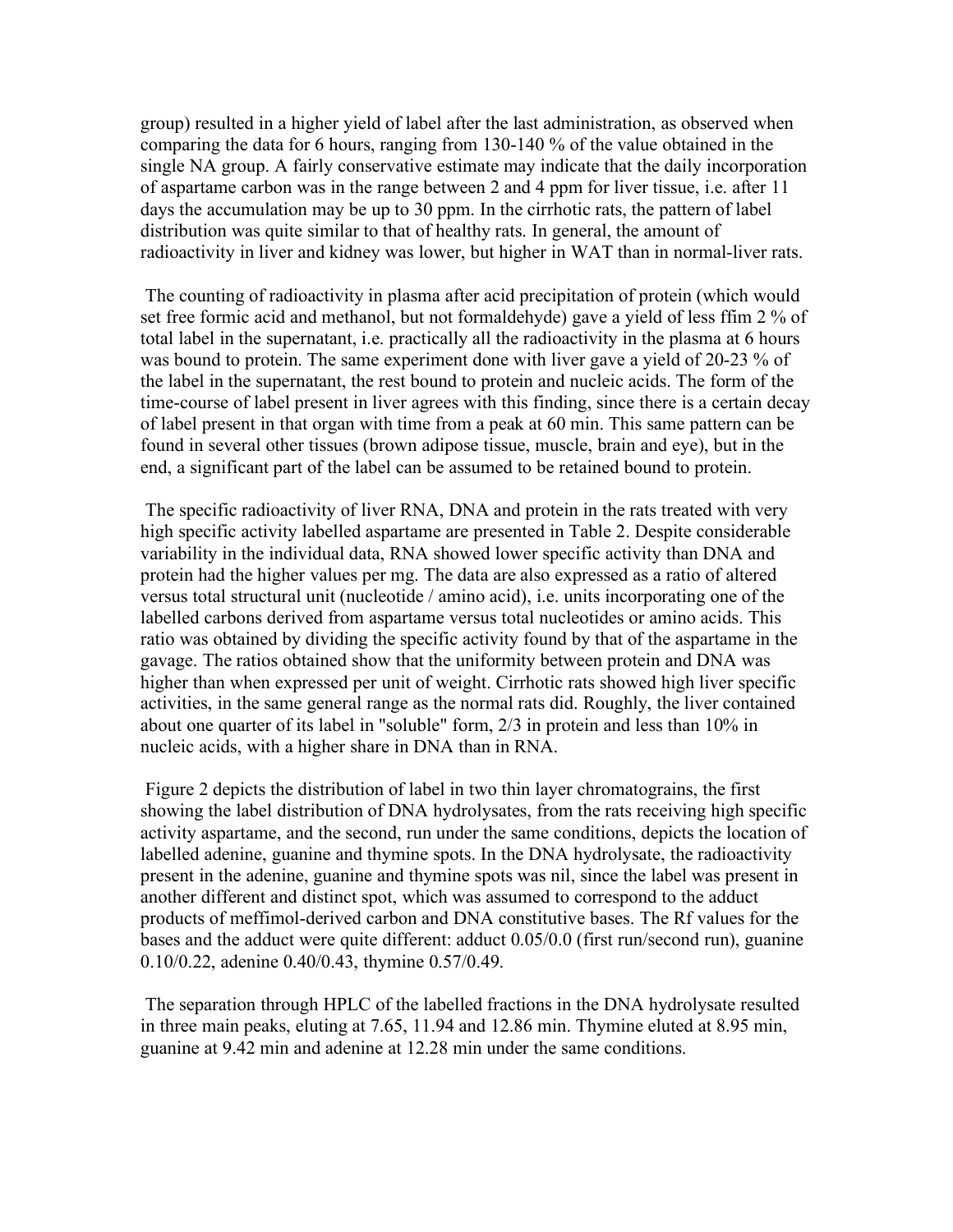Figure 3 shows the distribution of radioactivity in three thin layer chromatography plates. The first plate shows the label distribution obtained after processing the product of plasma protein hydrolysis from rats treated with high specific activity labelled aspartame. The second plate shows the results of an albumin sample exposed to labelled formaldehyde and ran in parallel with the other samples.

The third plate contains the spot of DNP-methionine. The Rf values for the radioactive spots were: in vivo labelled plasma protein 0.24/0.86 (first run/second run), in vitro labelled albumin: three spots, A 0.02 / 0.0, B 0.38 / 0.0 and C 0.38 / 0.88, DNPmethionine 0.44 / 0.51. The plates were considerably loaded with sample in order to obtain a minimal radioactivity recording. This resulted in long "tails" and blurred spots. in any case, there was a fair coincidence in one of the spots of in vitro labelled albumin (C) with that observed in the in vivo labelled plasma proteins. The methionine spot was quite different from this one. In addition, the radioactive spot of exposed rat protein (and those of formaldehyde-labelled plasma proteins) were not coincident with any of the standard protein amino acids







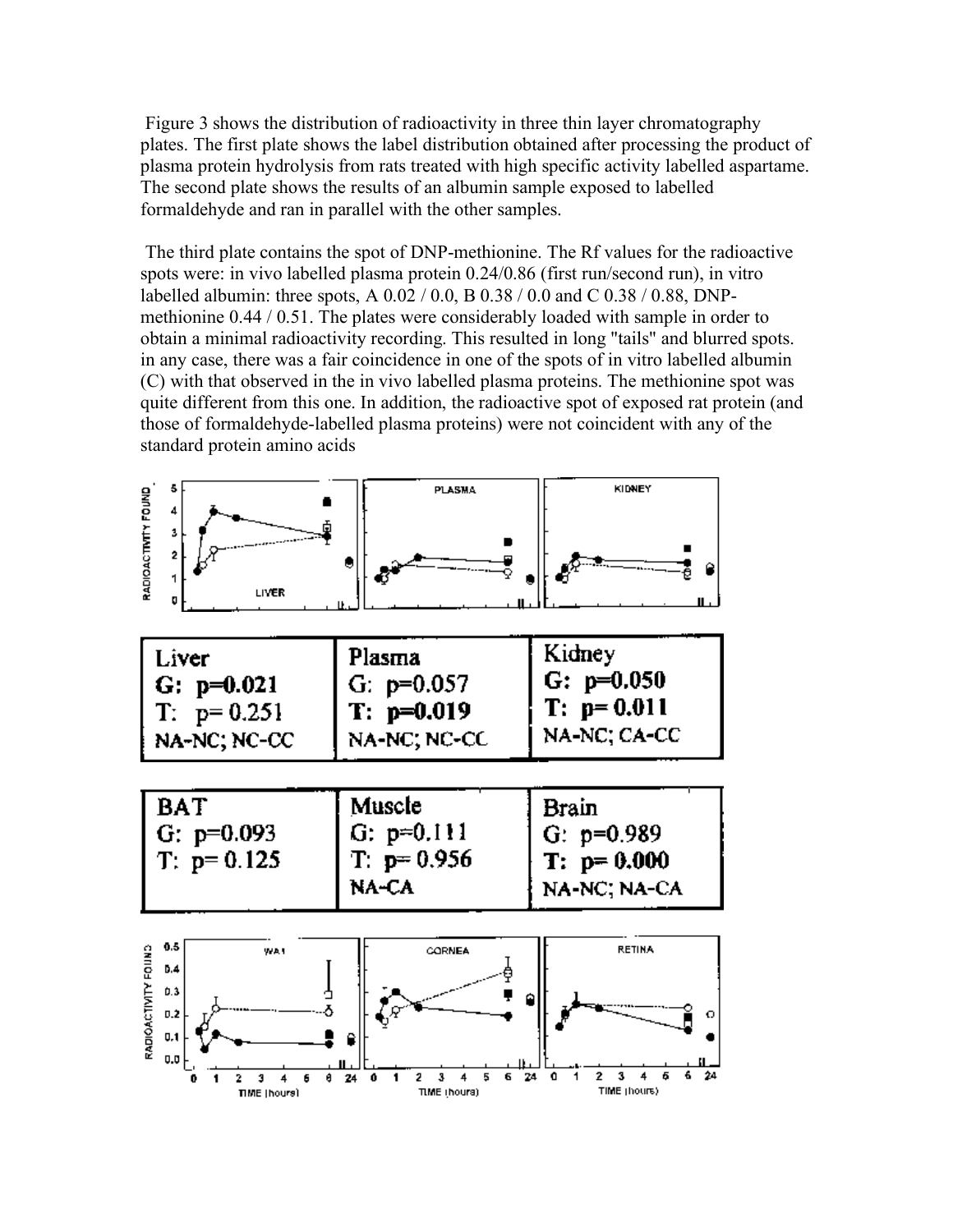# **TABLE II**

Specific activity of liver RNA, DNA, and protein in rats receiving high specific activity gavage of labelled protein.

| <b>Group</b> | units                               | RNA           | DNA      | protein     |
|--------------|-------------------------------------|---------------|----------|-------------|
|              |                                     |               |          |             |
| NA.          | dpm/mg                              | $290 \pm 190$ | 730±260  | $810\pm100$ |
|              | unit ratio $\times$ 10 <sup>6</sup> | 30.4          | 72.8     | 27.6        |
| NC           | dpm/mg                              | 460±240       | 2410±740 | 4310±1660   |
|              | unit ratio $\times 10^6$            | 48.3          | 240.2    | 146.6       |
| CA           | dpm/mg                              | 130±40        | 980±170  | 2280±670    |
|              | unit ratio $\times 10^6$            | 13.6          | 97.7     | 77.2        |
| $_{\rm CC}$  | dpm/mg                              | $350 \pm 110$ | 590±140  | 2520±620    |
|              | unit ratio × 10 <sup>6</sup>        | 36.7          | 58.8     | 85.7        |



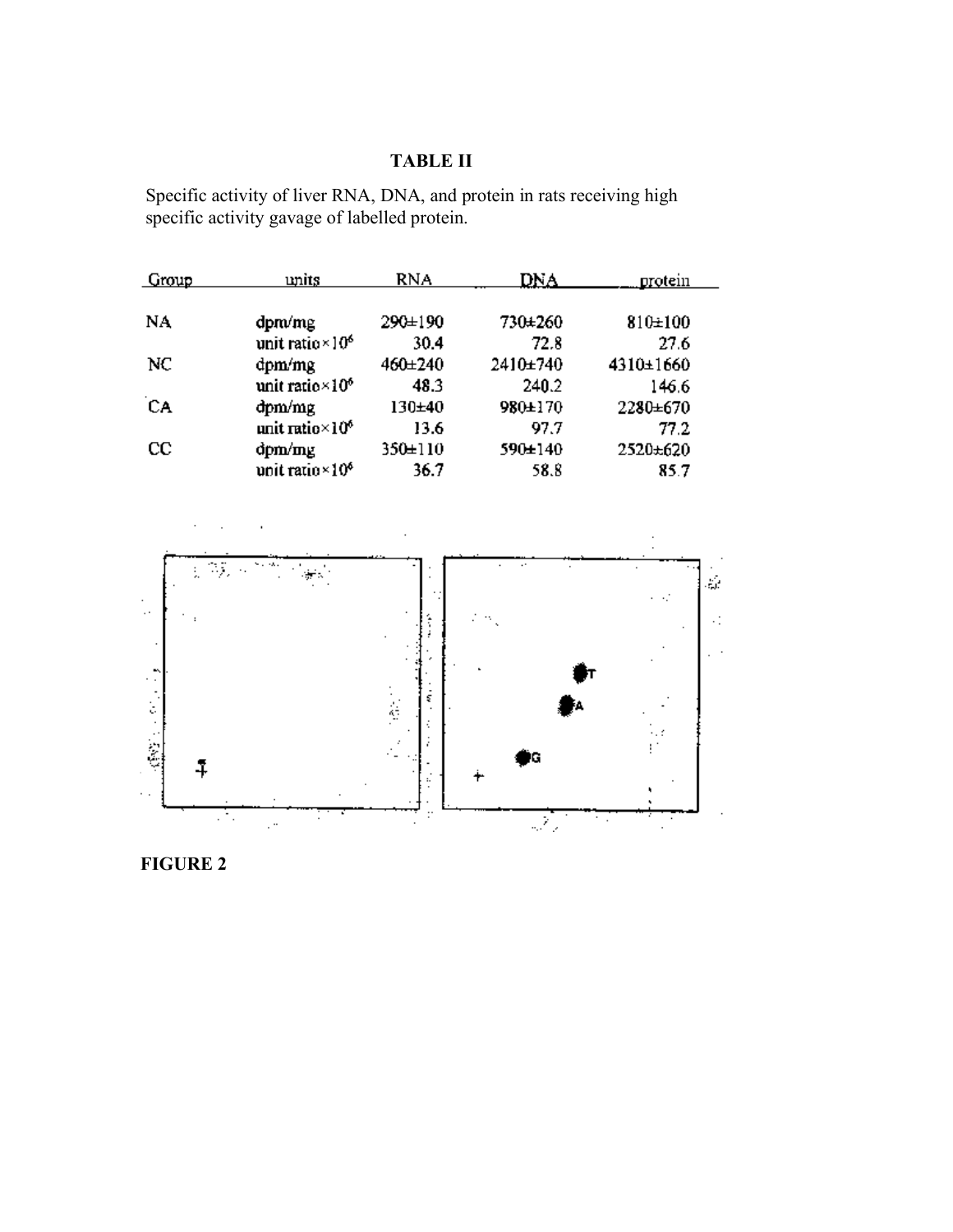

The lower incorporation of methanol label in most tissues of cirrhotic rats, compared with controls, may be the consequence of reduced liver uptake of substrates, but also the result of a reduced overall metabolic activity in the damaged liver of the rats (44). These effects are clearly reflected by their stunted growth and high mortality rate during the intoxication process, of about 50 % of the rats (36). The relative insignificance of the differences between the normal and cirrhotic groups indicates that the liver is not essential in the process of transfer of aspartame carbon to tissue proteins, i.e. that there is not a direct relationship between the ability to process alcohols and the retention of methanol carbon, bound to tissue components.

The high label presence in plasma and liver is in agreement with the carriage of the label from the intestine to the liver via the portal vein. The high label levels in kidney and, to a minor extent, in brown adipose tissue and brain are probably a consequence of their high blood flows (45). Even in white adipose tissue, the levels of radioactivity found 6 hours after oral administration were 1/25th those of liver. Cornea and retina, both tissues known to metabolize actively methanol (21,28) showed low levels of retained label. In any case, the binding of methanol-derived carbon to tissue proteins was widespread, affecting all systems, fully reaching even sensitive targets such as the brain and retina.

In all groups studied, the label bound found in plasma and tissues corresponds to that injected with aspartame, since there is no other source of radioactivity available. The lack of changes in plasma radioactivity from 1 to 24 h suggests that the half life of this newly added carbon was quite long, thus precluding the possibility that the label detected would simply correspond to unattached methanol. The label bound to plasma proteins was not aspartame either, since the latter is a non-reactive molecular species fully hydrolysed in the intestine  $(1-2)$ ; the peptide never arrived to be in contact with the rat tissues or its components. We were not able to reproduce any direct labelling of protein exposed either to aspartame, methanol nor formic acid.

Most of the label found in the tissues is the result of the formation of formaldehyde or (in smaller proportion in any case, because of its lower reactivity) formate adducts. Methanol is highly volatile and, eventually, its radioactivity could hardly be taken into account, since the counting method already eliminates this possibility. In addition, the stabilized maintenance of the plasma radioactivity levels could not belong to formate nor methanol,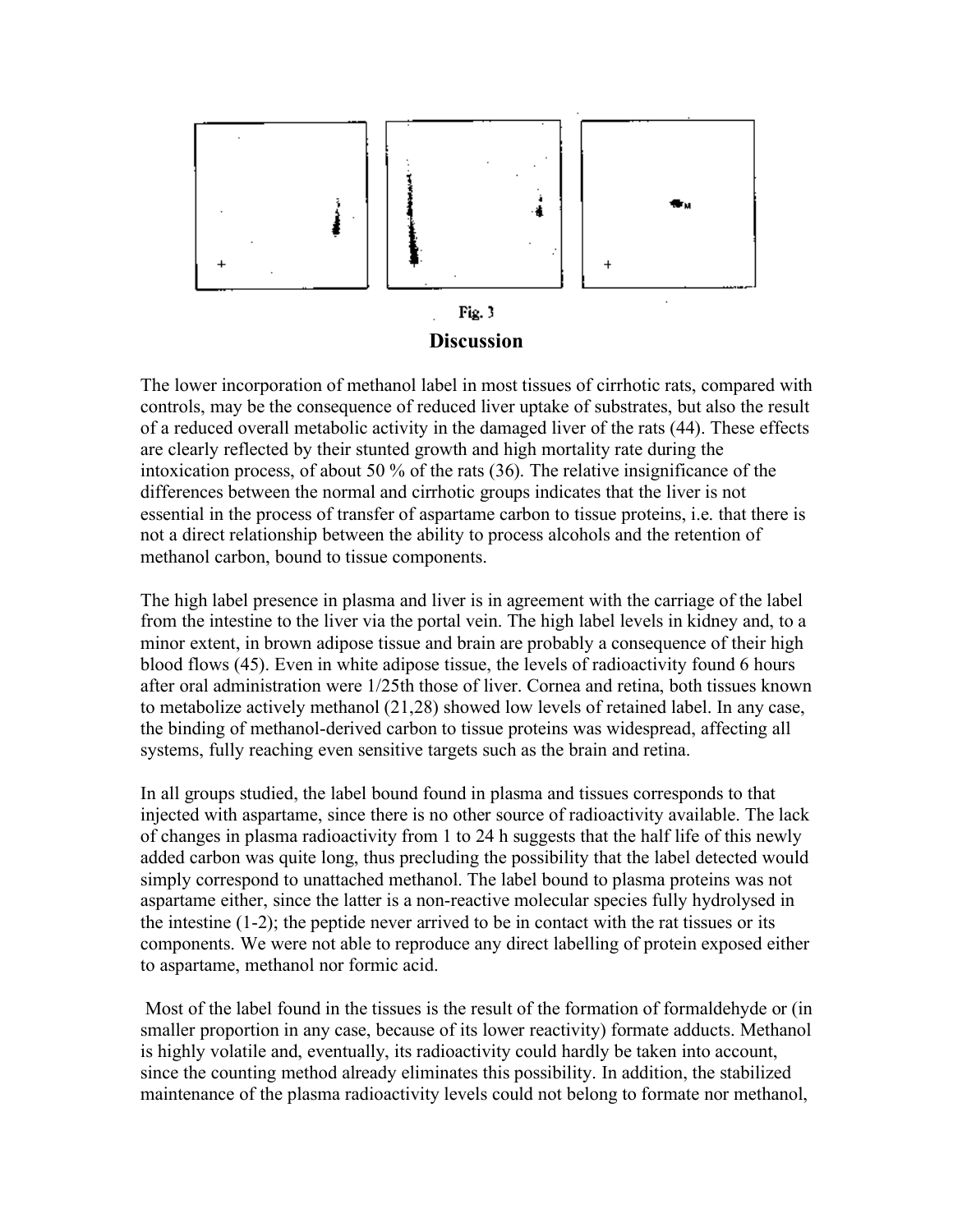since these unattached substrates are easily taken up and oxidized by tissues, filtered by the kidney or even lost through respiration as occurs with short chain volatile alcohols. The shape of the time-course graph representing the changes in tissue label supports the hypothesis assuming that the label is firmly bound at least for 6 hours after administration of aspartame. This behaviour is also found in formaldehyde-protein adducts (3 1), long lived species difficult to eliminate, in which the protein is denatured and its original function altered.

The transfer of "one-carbon" units from aspartame to plasma and tissue proteins has been known for a time (35). Its nature, and the mechanism of attachment, however, were assumed to be due to the incorporation of the methanol carbon to normal amino acid structures (essentially forming the methyl group of methionine) through the "one-carbon " tetrahydrofolate and S-adenosyl-rnethionine pathways (35). The lack of radioactivity in the methionine spot from aspartme-treated labelled rat proteins, however, shows that this assumption could no longer be maintained. The finding of other -different- labelled DNPderivatized amino acid(s) in the exposed protein hydrolysates confirms that the label was not carried into protein through the one-carbon pool metabolism labelling of methionine, i.e. prior to the synthesis of the protein. The coincidence of this labelled DNP-amino acid residue with that obtained from protein experimentally exposed to formaldehyde confirms that the label fixed to rat proteins after labelled aspartame exposure was derived from formaldehyde adducts, and definitely proves that the label in tissue proteins does not correspond to methionine.

This agrees with the incorporation of the label into the fully synthesized protein at a remarkably uniform rate of label distribution between different molecular species in spite of their eventually different turnover (synthesis) rates.

The analysis of label distribution in the nucleic acids shows a remarkable uniformity in the specific activities of DNA and protein, with RNA showing somewhat lower values in the same range. This distribution is in agreement with a fairly uniform exposure to the same reacting species, and could not be explained through incorporation of one-carbon pathways into molecules which show widely different half lives, as is the case with the highly recycled RNA and some proteins and long-lived DNA and proteins. The finding of large amounts of label in DNA, higher than in RNA, could be only explained through direct reaction, since its slow turnover would require inordinately long exposure times to achieve the observed specific activities. The additional existence of different labelled bases, probably formed by the binding of formaldehyde and the "normal" bases not coinciding with any of the other bases. The thin layer chromatograius show a single spot, resolved in at least three peaks, none of which coincided with adenine, guanine nor thymine. The lack of label in these spots is incompatible with the "one-carbon" pathways hypothesis of label incorporation, since two "IC" units are needed for the synthesis of adenine and guanine and one for that of thymine. The presence of label in other different molecules strongly supports the adduct formation postulate, attributing to formaldehyde the main responsibility for the appearance of aspartame- methanol label in tissue components. The evidence presented, then, proves that a significant portion of the methanol carbon of aspartame finds its way into adducts of proteins and nucleic acids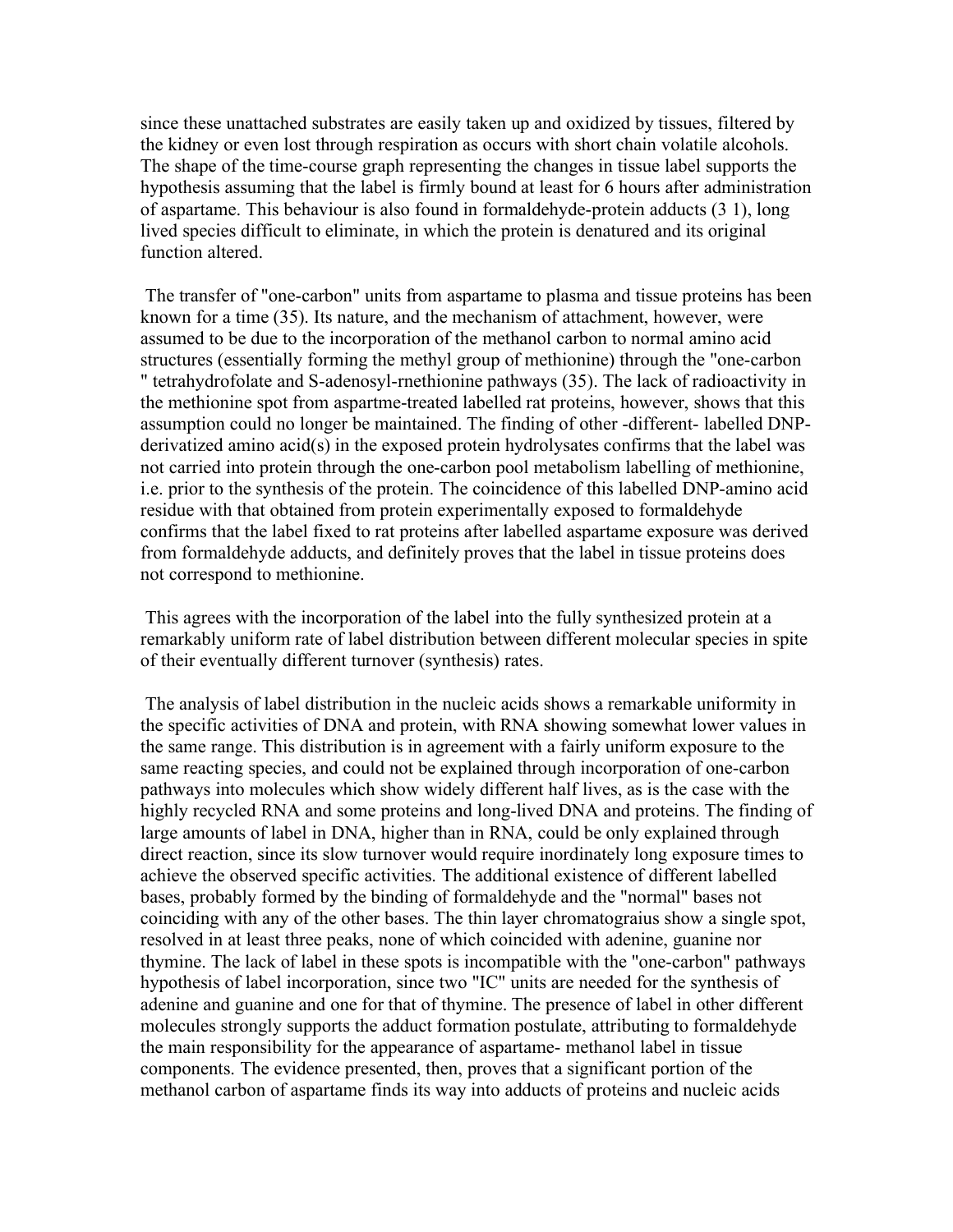under the conditions tested, both in normal and cirrhotic rats. The results presented show that the carbon adducts of protein and DNA could have been generated only from formaldehyde derived from aspartame methanol, since all the otherbiochemical forms in which this carbon may be found could not produce adducts with protein and nucleic acids.

The doses of aspartame given to the rats in this experiment were high, higher at least than that any human may receive daily with normal consumption of the additive -in the range of 2-6 mg/kg-day (46)-, but were similar to those used in comparable tests on rodents in which no ill-effects were detected. These doses were in the same range as the adi for humans established for Canada and the EC (40 mg/kg-day) (46). The dose administered was also lower than that used for toxicity studies, which have shown that even at very high doses aspartame does not produce immediately appreciable harm (I 7). Most of these studies, however, refer to direct acute toxicity effects, which were not observed either in the rats used in the present study (except, perhaps, for softer droppings in those subjected to the chronic treatment with aspartame gavages).

The amount of label recovered in tissue components was quite high in all the groups, but especially in the NA rats. In them, the liver alone retained, for a long time, more than 2 % of the methanol carbon given in a single oral dose of aspartame, and the rest of the body stored an additional 2 % or more. These are indeed extremely high levels for adducts of formaldehyde, a substance responsible of chronic deleterious effects (33) that has also been considered carcinogenic (34,47). The repeated occurrence of claims that aspartame produces headache and other neurological and psychological secondary effects -more often than not challenged by careful analysis- (5,9,10,15,48) may eventually find at least a partial explanation in the permanence of the formaldehyde label, since formaldehyde intoxication can induce similar effects (49).

The cumulative effects derived from the incorporation of label in the chronic administration model suggests that regular intake of aspartame may result in the progressive accumulation of formaldehyde adducts. It may be further speculated that the formation of adducts can help to explain the chronic effects aspartame consumption may induce on sensitive tissues such as brain (6,9,19,50). In any case, the possible negative effects that the accumulation of formaldehyde adducts can induce is, obviously, longterm. The alteration of protein integrity and function may needs some time to induce substantial effects. The damage to nucleic acids, mainly to DNA may eventually induce cell death and/or mutations. The results presented suggest that the conversion of aspartame methanol into formaldehyde adducts in significant amounts in vivo should to be taken into account because of the widespread utilization of this sweetener. Further epidemiological and long-term studies are needed to determine the extent of the hazard that aspartame consumption poses for humans.

## **Acknowledgements**

This research was carried out within a general study of artificial sweeteners' toxicity supported through the Bosch & Gimpera Foundation, Barcelona. Thanks are given to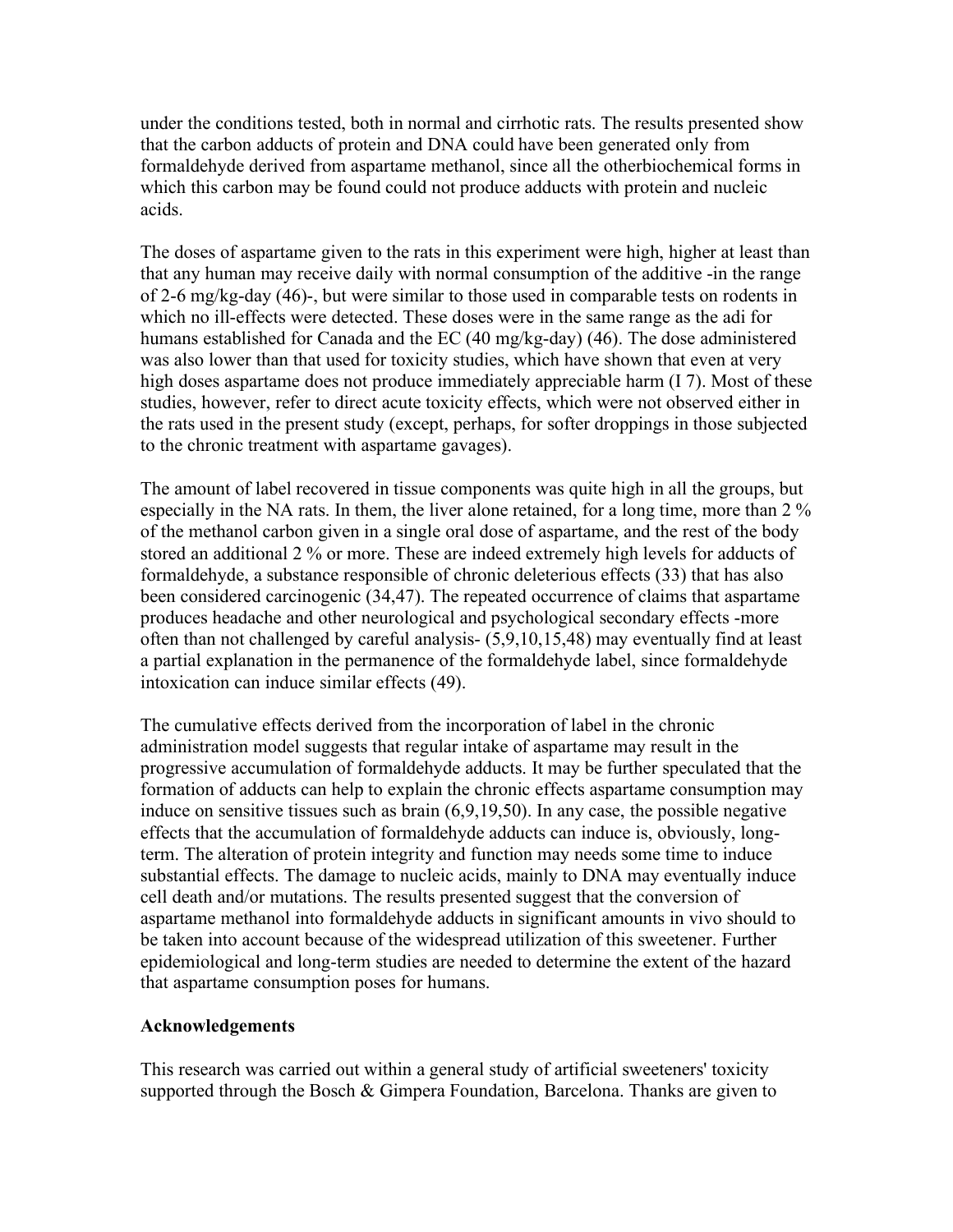Robin Rycroft, from the Languages Advisory Service of the University of Barcelona, for revision of the manuscript.

# **References**

1. S.L. BURGERT, D.W. ANDERSEN, K.D. STEGINK, H. TAKEUCHI and H.P. SCHEDL. Metabolism **40** 612-618 (1991)

2. N.M. HOOPER, R.J. HESP and S. TICKER. Biochem. J. **298** 635-639 (1994).

3. W.E. LIPTON, Y.N. LI, M.K. YOUNOSZAI and L.D. STEGINK. Metabolism **40** 1337-1345 (1991).

4. M. KOIVUSALO. *International Encyclopedia of Pharmcology and Therapeutics*. J. Tremolières (Ed.) Vol. **2** Sect. 20, 564-605. Pergamon Press, New York, (1970).

S. S.K. VAN DEN EEDEN, T.D. KOEPSELL, W.T. LONGSTRETH, G. VANBELLE, J.R. DALING and B. MCKNIGHT. Neurology **44** 1787-1793 (1994).

6. R.J. V,7URTh4AN. New Eng. J. Med. **309** 429-430 (1983).

7. M.M. GARRIGA, C. BERKEBILE and D.D. METCALFE. J. Allerg. Clin.Immunol. **87** 821-827 (1991).

8. R. GEHA, C.E. BUCKLEY, P. GREENBERGER, R. PATTERSON, S. POLMAR, A. SAXON, A. ROHR, W. YANG and M. DROUIN. Clin. Experiment. Allergy **24** 175 (1994).

9. A. KOESTNER. *Aspartame, Physiology and Biochemistry*. L.D. Stegink and L.J.Filer (Eds.), 447-45 7. Marcel Dekker, New York (I 984).

10. H.J. ROBERTS. Clin. Res. **38** A798 (1990).

11. S. SARAVIS, R. SCHACHAR, S. ZLOTKIN, L.A. LEIT'ER and G.H. ANDERSON. Pediatrics **86** 75-83 (1990).

12. H.A. TILSON, J.S. HONG and T.J. SOBOTKA. Neurotoxicol. Teratol. **1** 27-35 (1991).

13. L. TOLLEFSON and R.J. BARNARD. J. Arn.Diet. Assn. **92** 598-601 (1992).

14. P.A. SPIERS, D.L. SCHOMER, R.J. WURTMAN, L. SABOUNJIAN, A. REINER, D.MYERS and J. WURTMAN. J. Clin. Exp. Neuropsychol. **15** 407 1993.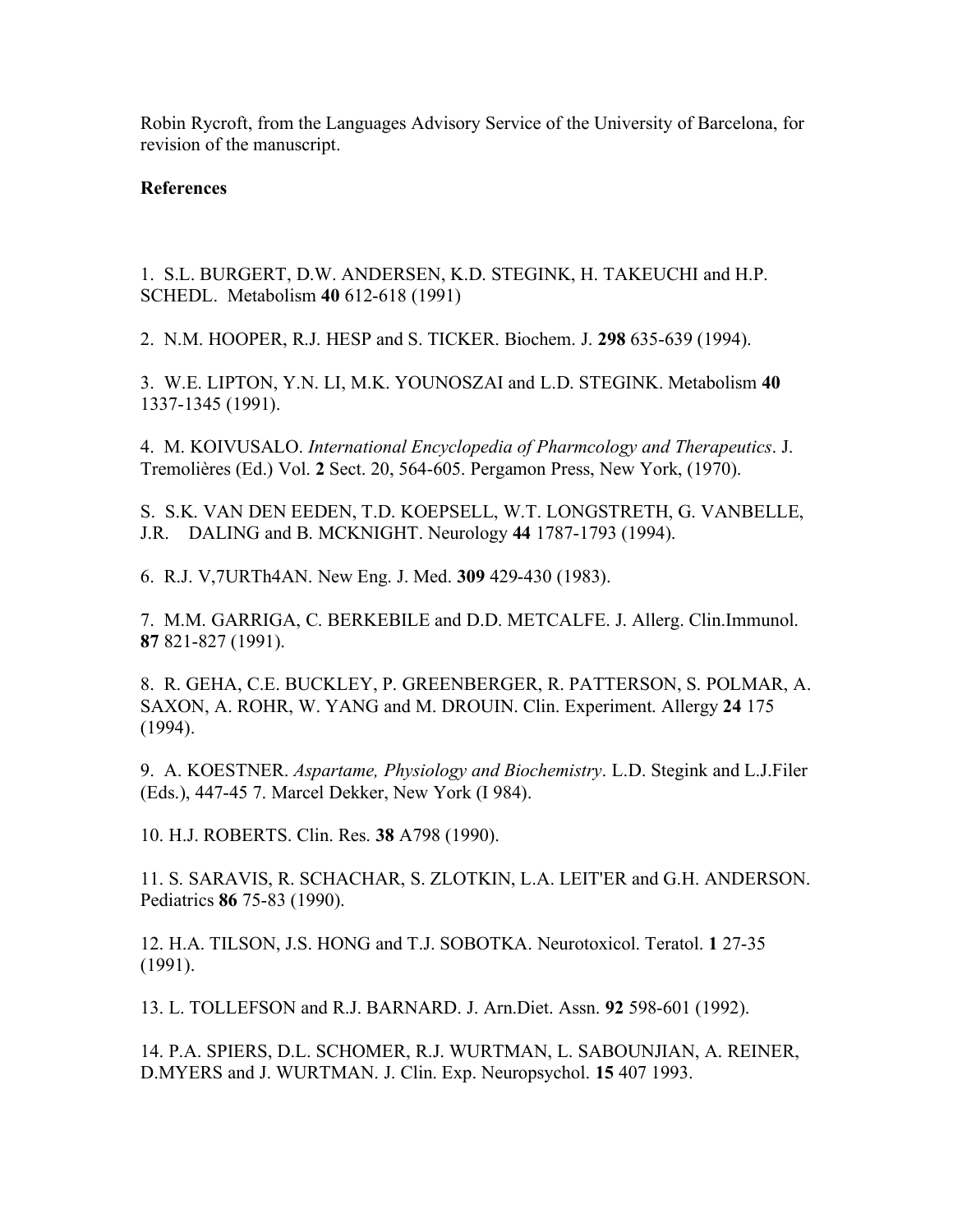15. R.G. WALTON, R. HUDAK and R.J. GREENWAITE. Biol. Psychiat. **34** 13-17 (1993).

16. A. LAJTHA, M.A. REILLY. and D.S. DUNLOP. J. Nutr. Biochern. **5** 266-283 (1994).

17. L.D. STEGINK. Am. J. Clin. Nutr. **46** 204-215 (1987).

18. K.P. PORIKOS and T.B, VAN ITALLIE. *Aspartame, Physiology and Biochemistry*. L.D.Stegink and L.J. Filer (Eds.), 273-286. Marcel Dekker, New York (1984).

19. D.A. BOOTH. *Developments in Sweeteners*. T.H. Grenby (Ed.), Vol.**3** 287-316. Elsevier, London(1987).

20. T.R. TEEPHLY and K.E. MCMARTIN. Aspartame: Physiology and Biochemistry. L.D.SteginkandL.J.Filer(Eds.),111-140.MarceiDekker,NewYork(1984). .

21. J.T. EELLS, C. RAJANI, T.G. MURRAY, M. LEWANDOWSKI and J.M. BURKE. invest. Ophthalmol. Vis. Sci. **31** 143 (1990).

22. L.J. FREDERICK, P.A., SCHULTE and A. APOL. Am. Ind. Hyg. Assoc. **45** 51-55 (1984).

23. K.E. MCMARTIN, A.B. MAKAR, G. MARTIN-AMAT, M. PALESE and T.R. TEPHLY. Biochem. Med. **13** 319-333 (1975).

24. J.T.EELLS, K.A. BLACK, C.E. TEDFORD and T.R. TEPHLY. J. Pharmacol. Exp. Ther. **227** 349-353 (1983).

25. K.A. BLACK, T.J. EELLS, P.E. NOKES, C.A. HAWTREY and T.R. TEPHLY. Proc. Nat. Acad. Sci. USA **82** 3854-3858 (1985).

26. C.S. LIEBER and L.M. DE CARLI. Science **162** 917-918 (1968).

27. C.D. BENTON and F.P. CALHOUN. Trans. Am. Acad. Ophthalmol. 56 875-883 (1952).

28. J.T.EELLS. J. Pharrnaeol. Exp. Ther. **257** 56-63 (1991).

29. N.H RASKIN and L. SOKOLOFF. J. Neurochem. **19** 273-282 (1972).

30. P. JULIÀ,J. FARRÉS and X. PARÉS. Biochem. J. **213** 547-550 (1983).

31. R.H. HASCHEMEYER and A.E.V. HASCHEMEYER. *Proteins*. 11-30. John Wiley & Sons, New York (1973).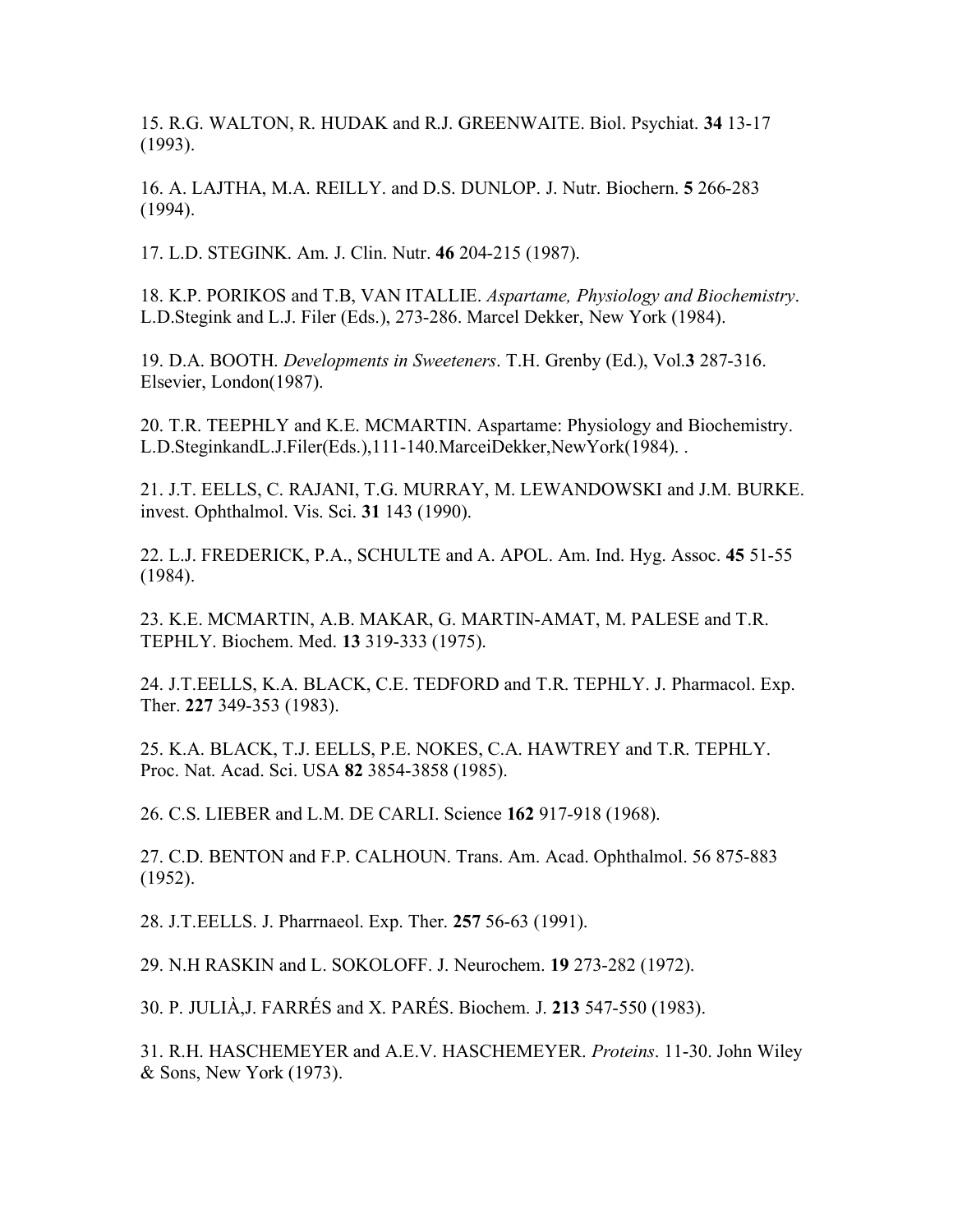32. D.E. METZLER. *Biochemistry*, 90-107. Academic Press, New York.(1977).

33. H.D. HECK, M. CASANOVA and T.B. STARR. Crit. Rev. Toxicol. **20** 397-426 (1990).

34. A. BLAIR, R. SARACCI, P.A. STEWART, R.B. HAYES and C. SHY. Scad. J. Work Environ. Hlth. **16** 381-393 (1990).

35. J.A. OPPERMANN, E. MULDOON and R.E. RANNEY. J. Nutr. **103** 1454-1459 (1973).

36. F. BLONDÉ-CYNOBER, F. PLASSART, C. REY, C. COUDRAY-LUCAS, N. MOUKARBEL, R. POUPON, J. GIBONDEAU and L. CYNOBER. Ann. Nutr. Metab. **38** 238-248 @1994).

37. K.G. ISHAK, H.J. ZIMMERMAN and B. RAY. Alcoholism **15** 45-66 (1991).

38. S.R. GALLAGHER. *Current Protocols in Molecular Biology*. Vol. 3 A.3D.1-A.3D.8. Wiley, Boston (1996).

39. MM. BRADFORD. Anal.Biochem. **72** 248-254 (1976).

40. A. BENDICH. Meth. Enzymol. **3** 715-723 (1956).

41. A.H. VAN GENNIP, N.G.G.M. ABELING and D. DE KORTE. *Handbook of TLC*. J. Sherma and B. Fried (Eds.). Vol. **55** 863-906. Chromatographic Science Series (1990).

42. G. ALLEN. *Laboratory Techniques in Biochemistry and Molecular Biology*. R.H. Burdan and P.W. van Knippenberg (Eds.)Vol. **9** 40-42. Elsevier, Amsterdam (1989).

43. P. ROCA, A. PALOU and M. ALEMANY. J. Biochem. Biophys. Meth. **8** 63-67 (1983).

44. F. MION, A. GÉLOEN, E. AGOSTO and Y. MINAIRE. Hepatology **23** 582-588 (1996).

45. C. ADÁN, A. ARDÉVOL, X. REMFSAR, M. ALEMANY and J.A. FERNÁNDFZ-LÓPEZ Arch. Int. Physiol. Biochim. Biophys. **102** 55-59 (1994).

46. H.H. BUTCHKO and F.N. KOTSONIS. Nutr. Toxicol. **11** 235-250 (1994).

47. T.D. STERLING and J.J. WEINHAM. Exp. Pathol. **37** 128-132 (1989).

48. J.W. OLNEY, N.B. FARBER, E. SPITZNAGEL and L.N. ROBINS. J. Neuropathol. Exp. Neurol. **55** 1115-1123 (1996).